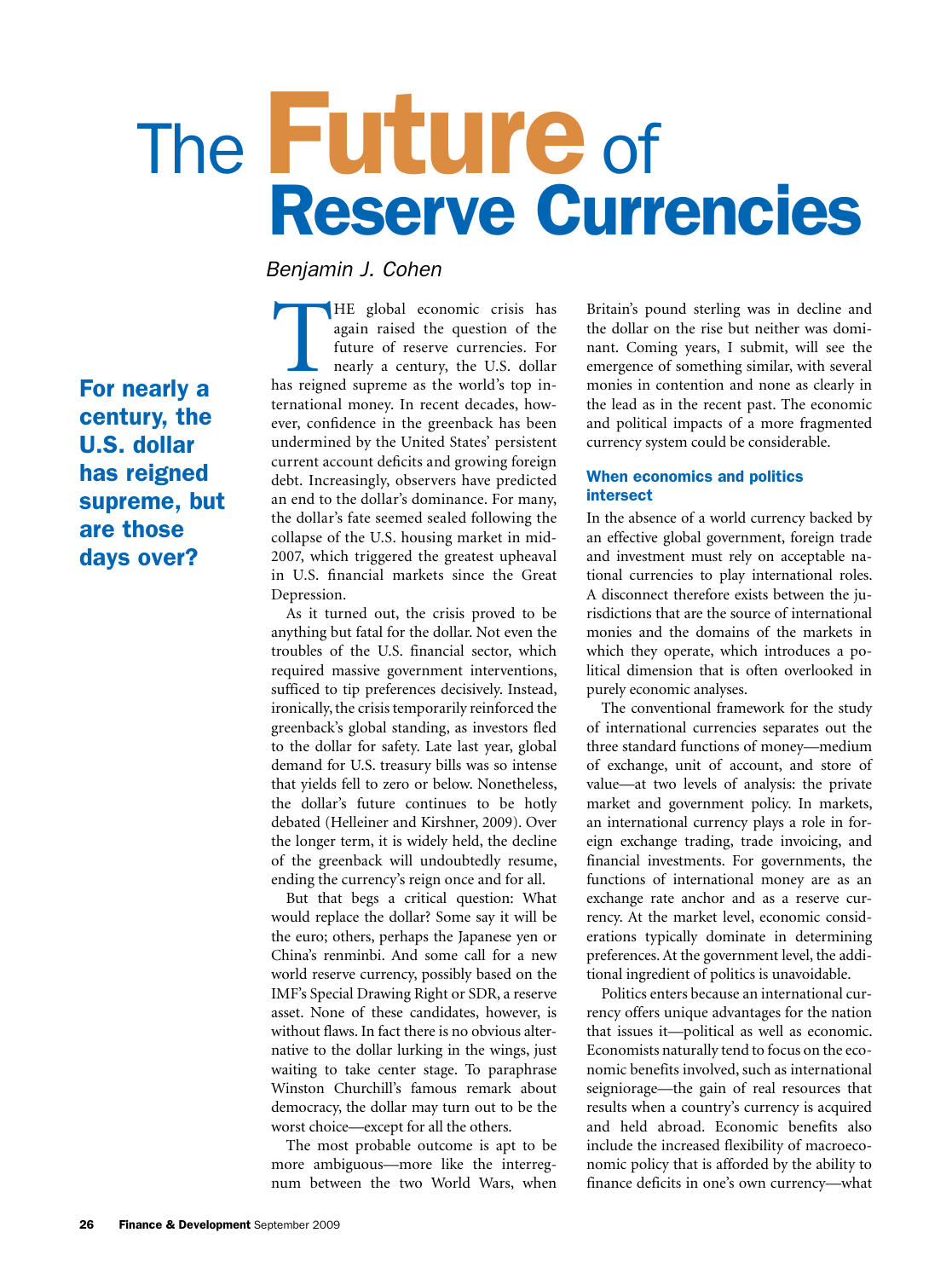

Charles de Gaulle had in mind back in the 1960s when he complained about America's "exorbitant privilege." But there are political benefits as well. The government of a country with an international currency is given more room to pursue diplomatic or military initiatives outside its borders, a manifestation of what political scientists call "hard" power. The issuing country gains geopolitical influence. Nor can we discount the enhanced prestige and status that is associated with international money—"soft" power, according to political scientists. As Nobel laureate Robert Mundell (1993) once wrote, "Great powers have great currencies."

There may also be disadvantages for the issuer, of course, especially once a substantial overhang of its currency accumulates in foreign hands. Interest rates might have to be raised to sustain the money's value in exchange markets. Ultimately, policy autonomy may be seriously compromised by the need to avert a flight to other assets. As Britain's long ordeal after World War II testifies, the defense of a great currency—once in decline—can be very costly indeed. Both at home and abroad, significant sacrifices and concessions may be required.

All these matters are at issue when governments choose what money to use as a reserve currency. The preferences of market actors, based essentially on economic calculus, also play a role; no government will opt for a currency that is not already widely used by the private sector. Central bankers are clearly sensitive to issues of liquidity, exchange convenience, and comparative rates of return. But when choices are made from the small pool of alternatives favored at the market level, political factors are sure to intervene, too. Key considerations include both the quality of governance in a currency's home economy and the nature of relationships between states. Is the issuer of a currency capable of ensuring political stability at home? Can it

project power abroad? Does it enjoy strong intergovernmental ties—perhaps a traditional patron-client linkage or a formal military alliance? The future of reserve currencies is a matter of *political economy*, not economics alone.

### Runner-up

Consider the euro, for instance, widely considered to be the most natural rival to the dollar. The euro began life a decade ago with many of the attributes essential to international acceptance, including a large economic base, political stability, and an enviably low rate of inflation, all backed by a joint monetary authority, the European Central Bank, which is fully committed to preserving confidence in the money's future value. Europe is the equal of the United States in output and trade. Why, many ask, should it not be America's equal in currency matters, too?

But the question overlooks the fact that, for all its strengths, the euro is also handicapped by several critical shortcomings. Among these is a strong antigrowth bias built into the euro area's provisions for monetary and fiscal policy, compounding other factors that tend to weaken Europe's output potential (for instance, aging populations, rigid labor markets, and strict government regulations). A sluggish European economy can hardly be expected to make the euro attractive for trading or investment purposes. And the familiar ambiguities of the euro area's governance structure are bound to give outsiders pause. Everyone knows that the euro is an artificial construct, the complex product of an international treaty, which can be only as good as the multilateral agreement underlying it.-

Not surprisingly, therefore, the euro's international reception has been relatively muted. In private market activity,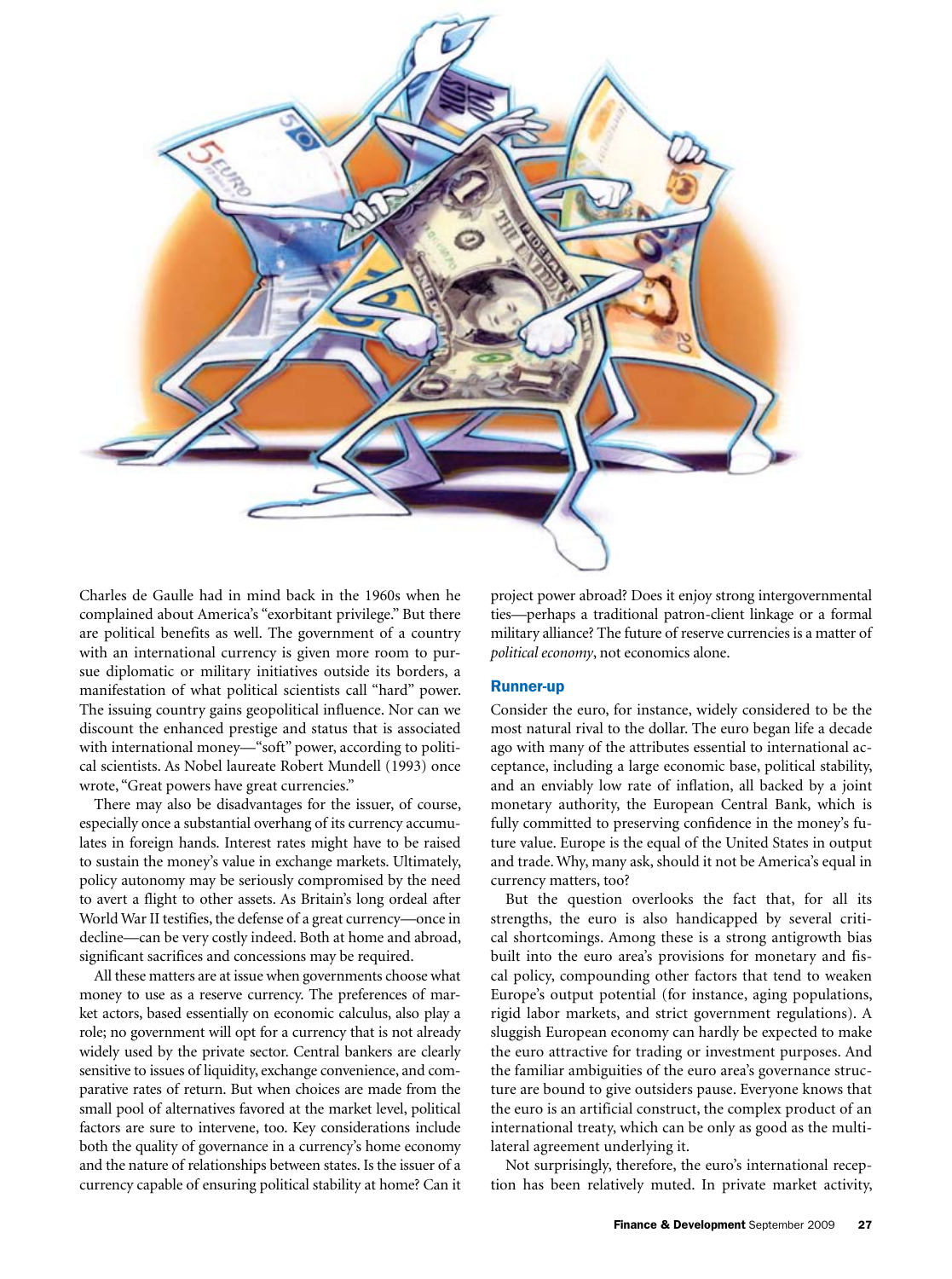adjusting for the elimination of intra–euro area transactions, the euro has managed to do little more than hold its own compared with the past shares of its several "legacy" currencies. Given that Germany's old deutsche mark had already attained a number-two ranking on the global stage, anything less for the euro would have been a real shock. After a fast start, market use of the euro has broadly stabilized for the past half-decade. Moreover, growth of usage has been uneven across sectors—greatest in issuance of debt securities but scarcely noticeable in such areas as foreign exchange trading. Activity has also been concentrated in economies with close geographical and/or institutional links to the euro area what might be considered the euro's natural hinterland in Europe, the Mediterranean, and parts of Africa.

Yet many continue to predict a bright future for the euro at the government level, as a reserve currency. Although Europe's money today accounts for no more than a quarter of global reserves, compared with a nearly two-thirds share for the dollar, the euro could nonetheless surpass the greenback within as few as 10 years, according to one well-publicized econometric forecast (Chinn and Frankel, 2008). But is that realistic? A statistical study highlighting no more than three causal variables, all economic in nature, can hardly be considered definitive. Where are the diplomatic and military considerations that are bound to play a major role in shaping government choices? To ignore the political side in this context is like trying to mount a performance of Hamlet without the prince.

Japan, for instance, has long relied on a formal security umbrella provided by the United States to protect it against external threats; and the same, less formally, may be said of most of the major Gulf oil exporters as well. Can we really imagine any of these nations, all very large dollar holders, casually jeopardizing their established ties to Washington for the sake of a few basis points of return on their reserves? The euro area, as we know, is composed of a gaggle of sovereign states with interests that only partly coincide in practice. It defies the imagination to believe that Europe could substitute effectively for the political or military influence of the United States in the Middle East or beyond. Scenarios based on parsimonious econometric models surely have their uses, but they are almost certainly incomplete and misleading, if not downright wrong.-

### Also-rans and other possibilities

Are there any other possibilities? Japan's yen was once thought to be the dollar's heir apparent but now looks more like a sad, faded also-ran. During the 1970s and 1980s, when the fastgrowing Japanese economy seemed destined for superpower status, international use of the yen accelerated swiftly, particularly in global bond markets. But, at the end of the 1980s, the bursting of Japan's "bubble economy" abruptly halted the currency's upward trajectory. Today, after years of domestic stagnation, the yen appears to face a gradual erosion of market standing not unlike sterling's long decline in an earlier era.-

As the yen declines, could China's yuan rise? The currency of one of the world's largest economies, the renminbi ("people's money") certainly has much going for it. International use, however, remains rudimentary despite recent efforts by Beijing

to broaden the currency's appeal. Acceptance is discouraged by obstacles far more severe even than anything blocking the euro or yen, including a full panoply of capital controls and a severely underdeveloped financial system. In time, these handicaps may be surmounted—but not anytime soon.-

### Dark horse

Most recently, debate has turned to the possibility of a new world reserve currency, most likely building on the already existing SDR. Stimulated in particular by comments from Chinese and Russian officials, the idea has been endorsed by a United Nations commission headed by former World Bank chief economist Joseph Stiglitz. Some see a start in the new bonds to be issued by the IMF, which China and Russia aim to use to diversify a portion of their reserves away from the dollar. But here too the obstacles are daunting. Even with the new \$250 billion allocation of SDRs just implemented by the IMF, total SDRs in existence will amount to less than 5 percent of global reserves. Can enough be created to make a significant difference? Can supply be provided more flexibly? And most critically, who would have the authority to manage it? Without an effective government to back it, a world reserve currency of any kind—whether based on the SDR or invented *de novo*—would have difficulty attaining even a minimal level of credibility. The ambiguities of the euro area's governance structure would seem trivial by comparison.-

In fact, nothing better illustrates the politics inherent in the choice of reserve currencies. Large dollar holders like China and Russia are understandably frustrated by the lack of satisfactory alternatives to the greenback and fearful of what might happen to the value of their hoards should there be a run on the U.S. currency. But, more to the point, both also are aspiring powers that make no secret of their resentment of what they call Washington's global "hegemony." Each is well aware of the role played by the dollar in underwriting U.S. geopolitical privileges. In their appeals for a substitute for the greenback, therefore, it is hard not to see an implicit campaign to clip the American eagle's wings. The idea has symbolic value as a threat to U.S. hard and soft power. Whether it has any practical plausibility is of distinctly secondary importance.

### Fragmented system

In short, while prospects for the dollar may not be as bright as they once were, the outlook for its main rivals appears little better. Some movement away from the greenback can be expected as the center of gravity in the world economy shifts toward China, India, and other emerging markets, which now account for the largest share of global reserves. Not many of these countries are as close to the United States as America's traditional allies in Europe and Japan. But the scope of any turn away from the dollar is sure to be limited by the lack of a clearly attractive alternative.

A more fragmented currency system thus seems in the offing, with much competition and no money clearly dominant. The economic and political impacts could be considerable, despite the shock absorbers provided by floating exchange